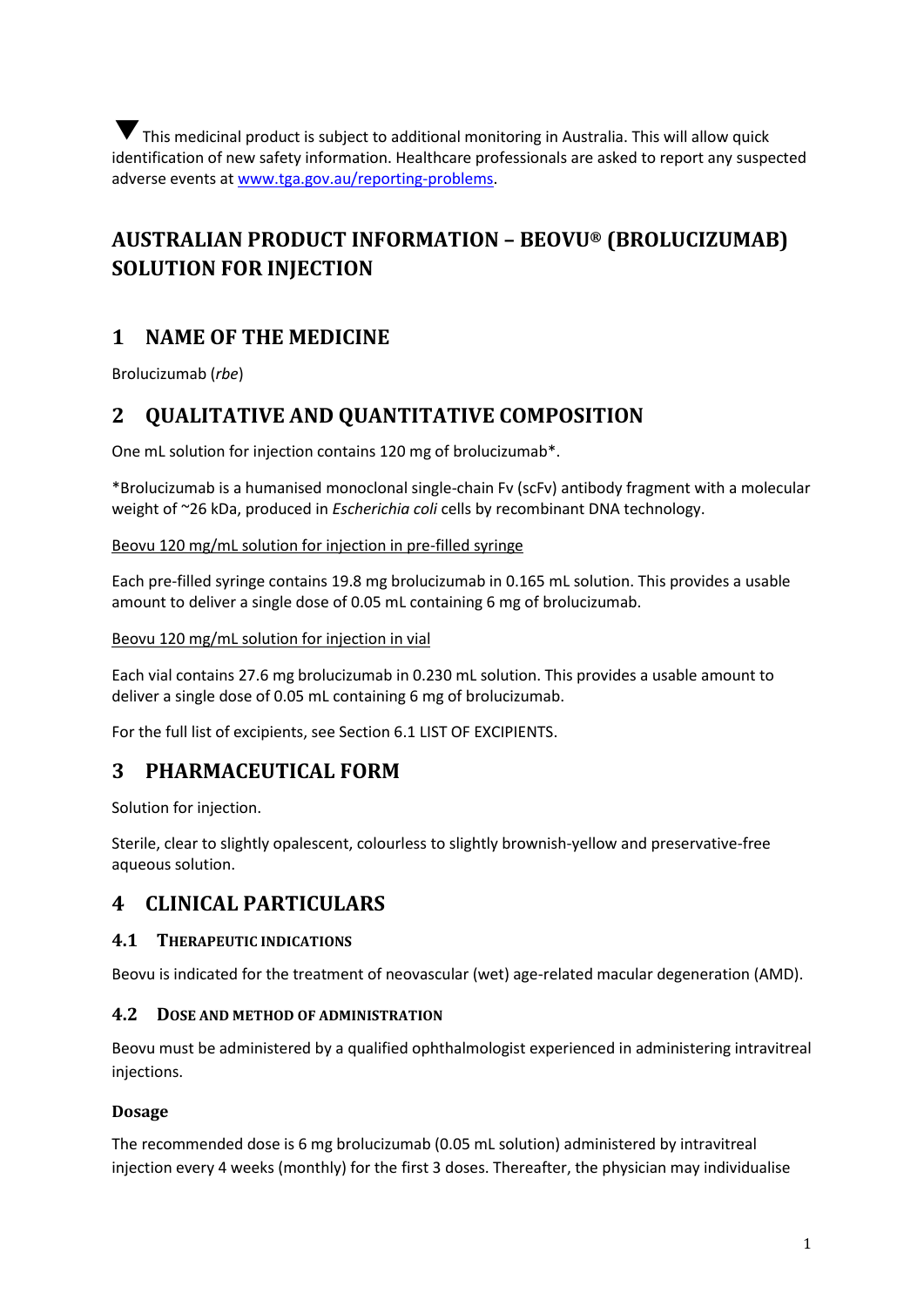treatment intervals based on disease activity as assessed by visual acuity and/or anatomical parameters. A disease activity assessment is suggested 16 weeks (4 months) after treatment start. In patients with disease activity, treatment every 8 weeks (2 months) should be considered. In patients without disease activity, treatment up to every 12 weeks (3 months) should be considered.

Following the first three loading doses, the interval between two doses should not be less than every 8 weeks (2 months) (see Section 4.4 SPECIAL WARNINGS AND PRECAUTIONS FOR USE).

If visual and anatomical outcomes indicate that the patient is not benefiting from continued treatment, Beovu should be discontinued.

### **Special populations**

#### **Hepatic impairment**

No dosage regimen adjustment is required in patients with hepatic impairment (see Section 5.2 PHARMACOKINETIC PROPERTIES).

#### **Renal impairment**

No dosage regimen adjustment is required in patients with renal impairment (see Section 5.2 PHARMACOKINETIC PROPERTIES).

#### **Elderly patients (aged 65 years and over)**

No dose adjustment is required in patients aged 65 years or above (see Section 5.2 PHARMACOKINETIC PROPERTIES).

### **Paediatric patients (below 18 years)**

The safety and efficacy of Beovu in children and adolescents below 18 years of age have not been established.

### **Method of administration**

Beovu is for intravitreal use only.

As with all medicinal products for intravitreal use, the solution should be inspected visually upon removal from the refrigerator and prior to administration. If particulates or cloudiness are visible, Beovu must not be used and appropriate replacement procedures followed.

Do not use if the packaging, or its content is damaged or expired. Detailed instructions for use are provided in the pack in the 'How to Use' leaflet.

The injection procedure should be carried out under aseptic conditions, which includes the use of surgical hand disinfection, sterile gloves, a sterile drape and a sterile eyelid speculum (or equivalent). Sterile paracentesis equipment should be available as a precautionary measure. The patient's medical history for hypersensitivity reactions should be carefully evaluated prior to performing the intravitreal procedure (see Section 4.3 CONTRAINDICATIONS). Adequate anaesthesia and a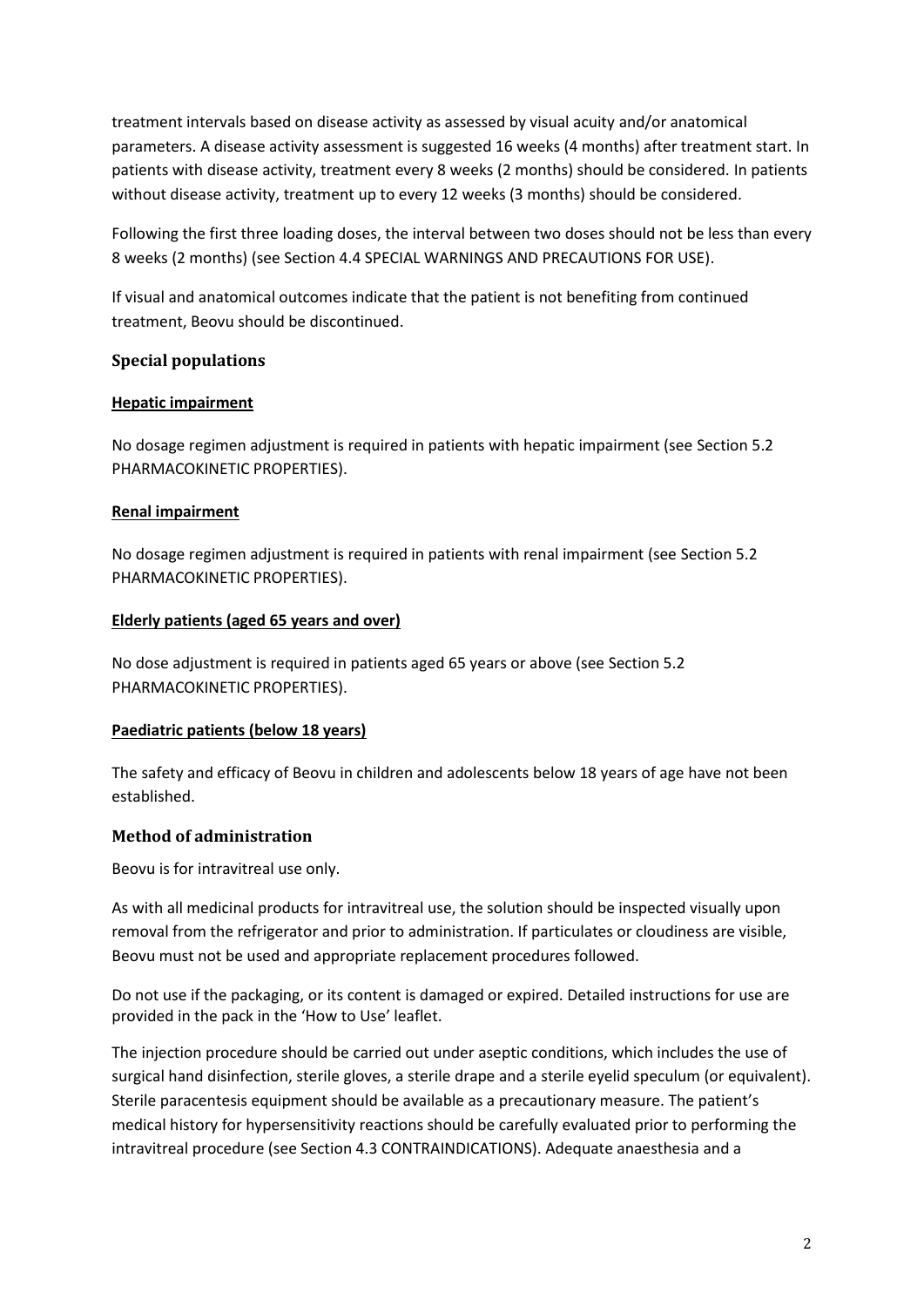broad-spectrum topical microbicide to disinfect the periocular skin, eyelid and ocular surface should be administered prior to the injection.

The injection needle should be inserted 3.5 to 4.0 mm posterior to the limbus into the vitreous cavity, avoiding the horizontal meridian and aiming towards the centre of the globe. The injection volume of 0.05 mL is then delivered slowly; a different scleral site should be used for subsequent injections.

The safety and efficacy of Beovu administered in both eyes concurrently have not been studied.

## **Pre-filled syringe**

The pre-filled syringe is for single use only. Each pre-filled syringe should only be used for the treatment of a single eye. Discard any residue.

Since the volume contained in the pre-filled syringe (0.165 mL) is greater than the recommended dose (0.05 mL), a portion of the volume contained in the pre filled syringe must be discarded prior to administration.

Injecting the entire volume in the pre-filled syringe could result in overdose. To expel the air bubble along with excess medicinal product, the plunger should be slowly depressed until the edge below the dome of the rubber stopper is aligned with the 0.05 mL dose mark (equivalent to 50 µL, i.e. 6 mg brolucizumab).

### **Vial**

The vial is for single use only. Each vial should only be used for the treatment of a single eye. Discard any residue.

Since the volume contained in the vial (0.230 mL) is greater than the recommended dose (0.05 mL), a portion of the volume contained in the vial must be discarded prior to administration.

Injecting the entire volume in the vial could result in overdose. To expel the air bubble along with excess medicinal product, the air should be carefully expelled from the syringe and the dose adjusted to the 0.05 mL mark (equivalent to 50 µL, i.e. 6 mg brolucizumab).

## **4.3 CONTRAINDICATIONS**

- Hypersensitivity to the active substance or to any of the excipients (see Section 6.1 LIST OF EXCIPIENTS).
- Patients with active or suspected ocular or periocular infections.
- Patients with active intraocular inflammation.

## **4.4 SPECIAL WARNINGS AND PRECAUTIONS FOR USE**

### **Endophthalmitis, intraocular inflammation and retinal detachments**

Intravitreal injections, including those with Beovu, have been associated with endophthalmitis, intraocular inflammation, and retinal detachments (see Section 4.8 ADVERSE EFFECTS (UNDESIRABLE EFFECTS)). Proper aseptic injection techniques must always be used when administering Beovu.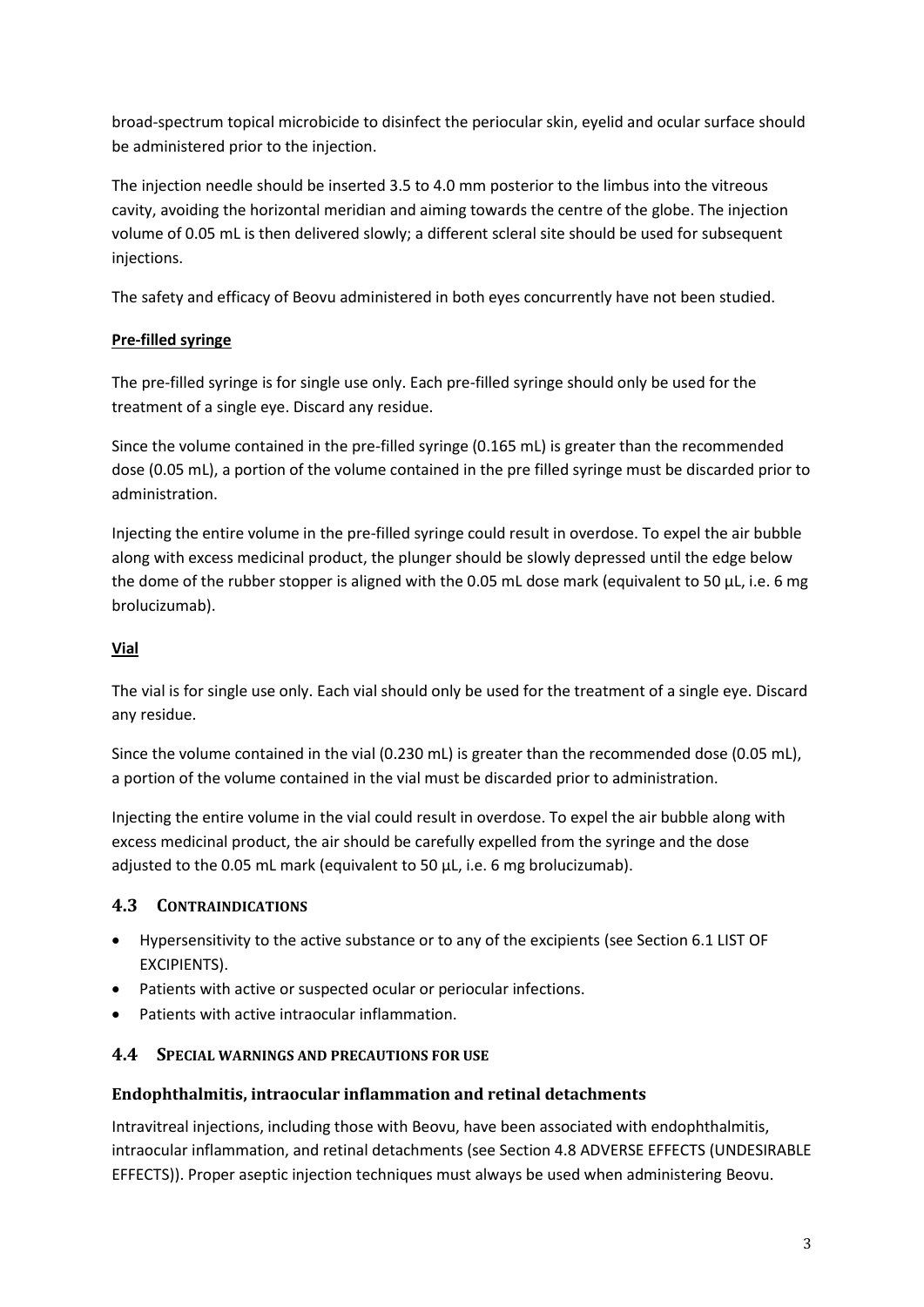Patients should be instructed to report any symptoms suggestive of endophthalmitis, intraocular inflammation or retinal detachment without delay and should be managed appropriately (see Section 4.2 DOSE AND METHOD OF ADMINISTRATION).

In a Phase IIIa clinical study (MERLIN), patients with nAMD who received Beovu every 4 weeks maintenance dosing experienced a higher incidence of intraocular inflammation (including retinal vasculitis) and retinal vascular occlusion than patients who received Beovu every 8 or 12 week maintenance dosing in the pivotal phase III Clinical studies (HAWK and HARRIER) (see Section 4.8 ADVERSE EFFECTS). The interval between two Beovu doses during maintenance treatment should not be less than 8 weeks (see Section 4.2 DOSE AND METHOD OF ADMINISTRATION).

## **Retinal vasculitis and/or retinal vascular occlusion**

Retinal vasculitis and/or retinal vascular occlusion have been reported with the use of Beovu. Concomitant intraocular inflammation was reported, but not in all cases (see Section 4.3 CONTRAINDICATIONS and Section 4.8 ADVERSE EFFECTS (UNDESIRABLE EFFECTS)). Prior treatment was not reported for all cases but some patients had previous intravitreal VEGF inhibitor therapy. Patients should be monitored and instructed to report any change in vision without delay.

## **Intraocular pressure increases**

Transient increases in intraocular pressure have been seen within 30 minutes of injection, similar to those observed with intravitreal administration of other VEGF inhibitors (see Section 4.8 ADVERSE EFFECTS (UNDESIRABLE EFFECTS)). Sustained intraocular pressure increases have also been reported with Beovu. Both intraocular pressure and perfusion of the optic nerve head must be monitored and managed appropriately. Special precaution is needed in patients with poorly controlled glaucoma.

### **Arterial thromboembolic events**

There is a potential risk of arterial thromboembolic events (ATE) following intravitreal use of VEGF inhibitors. ATEs include for example ischaemic stroke or myocardial infarction.

## **Bilateral treatment**

The safety and efficacy of brolucizumab administered in both eyes concurrently have not been studied.

### **Immunogenicity**

As this is a therapeutic protein, there is a potential for immunogenicity with brolucizumab (see Section 4.8 ADVERSE EFFECTS (UNDESIRABLE EFFECTS)). Patients should be instructed to inform their physician if they develop symptoms such as eye pain or increased discomfort, worsening eye redness, blurred or decreased vision, an increased number of small particles in their vision, or increased sensitivity to light (see Section 4.8 ADVERSE EFFECTS (UNDESIRABLE EFFECTS)).

## **Concomitant use of other anti-VEGF**

There are no data available on the concomitant use of Beovu with other anti-VEGF medicinal products in the same eye. Brolucizumab should not be administered concurrently with other anti-VEGF medicinal products (systemic or ocular).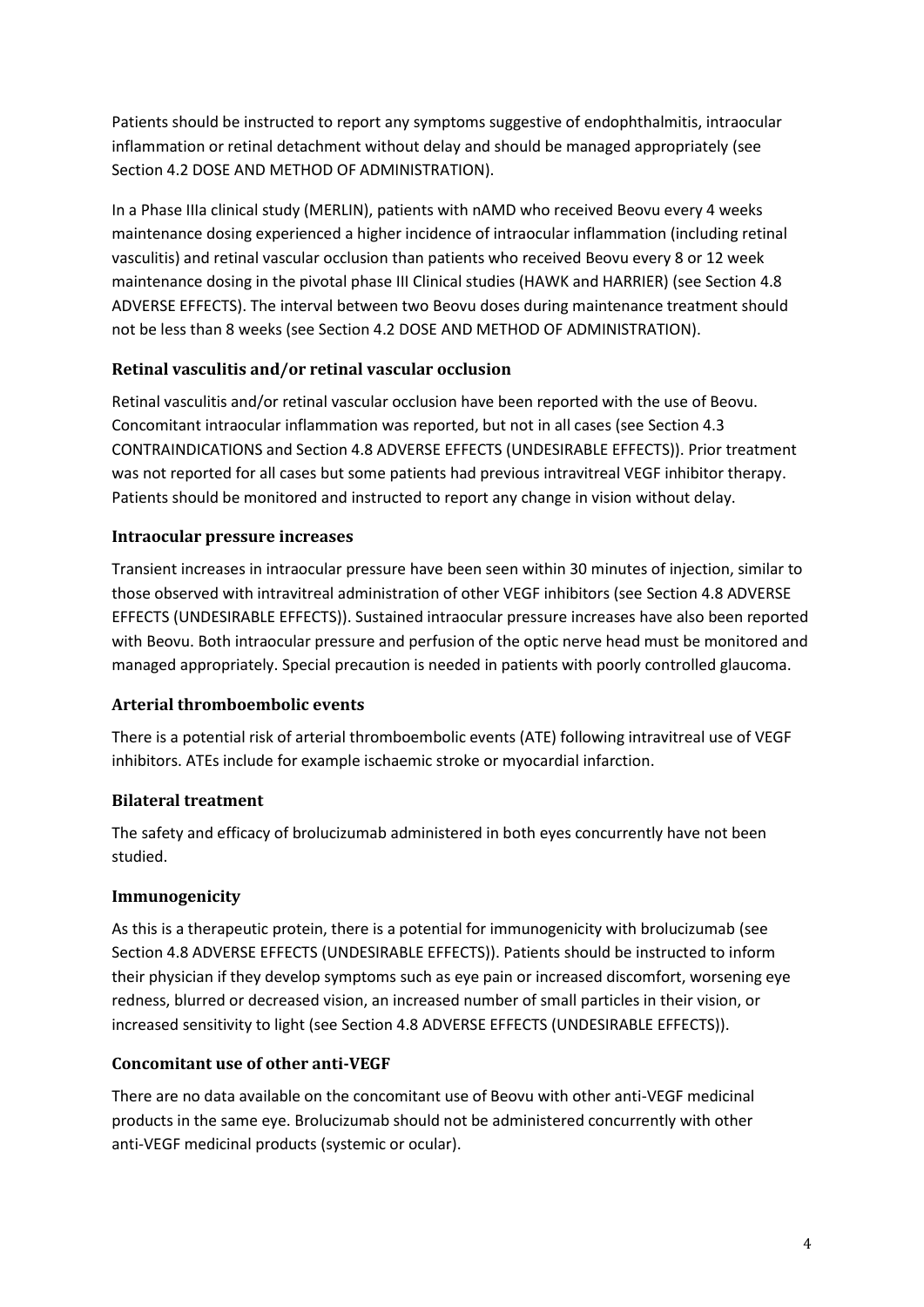## **Withholding treatment**

In intravitreal anti-VEGF treatments, the dose should be withheld and treatment should not be resumed earlier than the next scheduled treatment in the event of:

- a decrease in best-corrected visual acuity (BCVA) of ≥30 letters compared with the last assessment of visual acuity;
- a retinal break;
- a subretinal haemorrhage involving the centre of the fovea, or, if the size of the haemorrhage is ≥50% of the total lesion area;
- performed or planned intraocular surgery within the previous or next 28 days.

## **Retinal pigment epithelial tear**

Risk factors associated with the development of a retinal pigment epithelial tear after anti-VEGF therapy for wet AMD include a large and/or high pigment epithelial retinal detachment. When initiating brolucizumab therapy, caution should be used in patients with these risk factors for retinal pigment epithelial tears.

## **Rhegmatogenous retinal detachment or macular holes**

Treatment should be discontinued in subjects with rhegmatogenous retinal detachment or stage 3 or 4 macular holes.

## **Systemic effects following intravitreal use**

Systemic adverse events, including non-ocular haemorrhages and arterial thromboembolic events, have been reported following intravitreal injection of VEGF inhibitors and there is a theoretical risk that these may relate to VEGF inhibition. There are limited data on safety in the treatment of patients with AMD with a history of stroke, transient ischaemic attacks or myocardial infarction within the last 3 months. Caution should be exercised when treating such patients.

## **Sodium content**

This medicinal product contains less than 1 mmol sodium (23 mg) per dose, that is to say essentially "sodium-free".

### **4.5 INTERACTIONS WITH OTHER MEDICINES AND OTHER FORMS OF INTERACTIONS**

No formal interaction studies have been performed.

## **4.6 FERTILITY, PREGNANCY AND LACTATION**

### **Effects on fertility**

No reproductive or fertility studies have been conducted. VEGF inhibition has been shown to affect follicular development, corpus luteum function and fertility. Based on the mechanism of action of VEGF inhibitors, there is a potential risk for reproduction, and to embryofetal development.

### **Use in pregnancy – Pregnancy Category D**

There are no adequate and well-controlled studies of Beovu administration in pregnant women and no animal reproduction studies have been conducted. The potential risk of use of Beovu in pregnancy is unknown. However, based on the anti-VEGF mechanism of action, brolucizumab must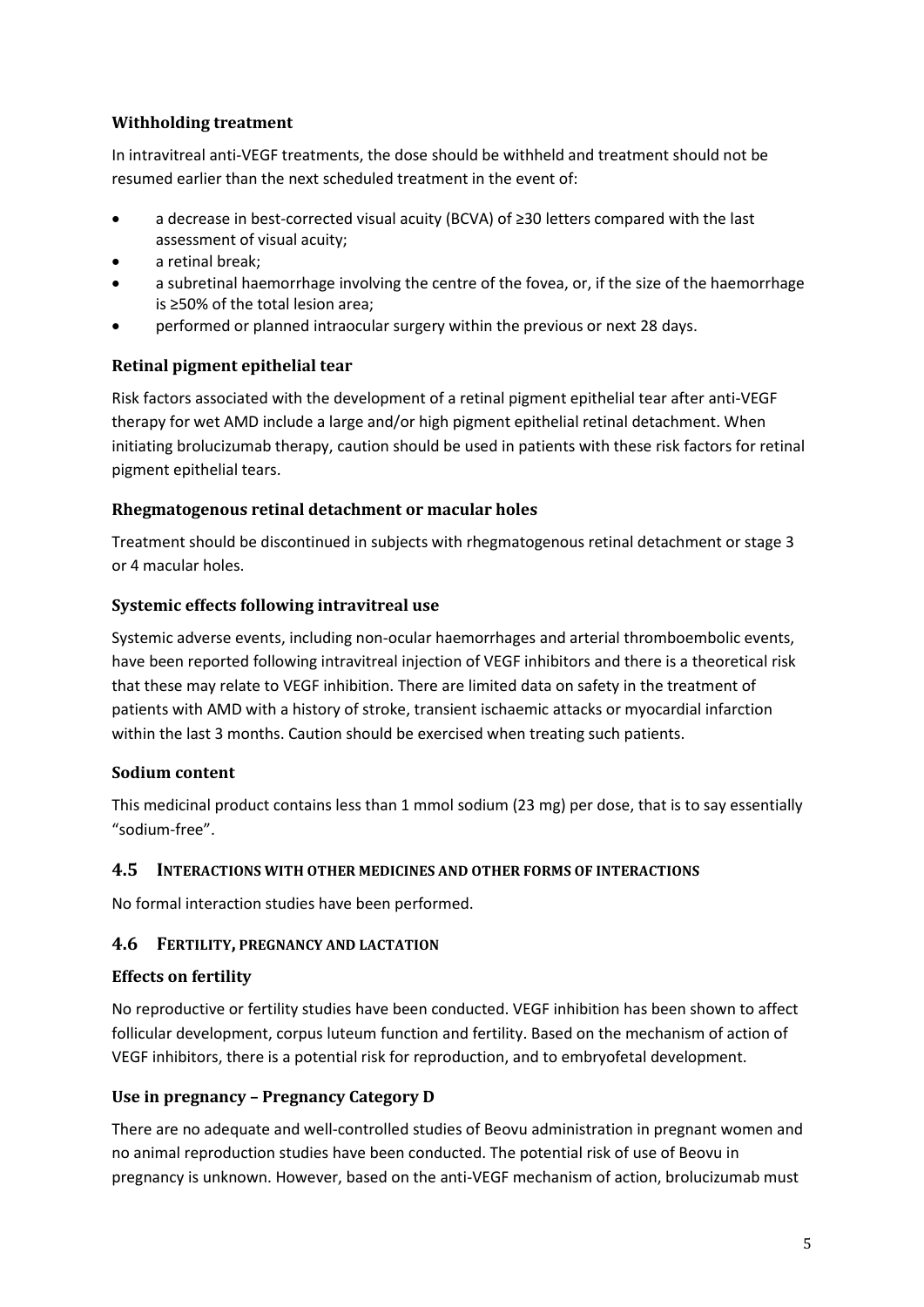be regarded as potentially teratogenic and embryo/fetotoxic. Therefore, brolucizumab should not be used during pregnancy unless the expected benefit outweighs the potential risks to the fetus.

## **Use in lactation**

It is unknown whether brolucizumab is excreted in human milk. There are no data on the effects of brolucizumab on the breast-fed newborn/infant or on milk production. Because of the potential for adverse drug reactions in the breast-fed newborn/infant, breast-feeding is not recommended during treatment and for at least one month after the last dose when stopping treatment with Beovu.

## **Women of childbearing potential/contraception in females**

Women of childbearing potential should use effective contraception (methods that result in less than 1% pregnancy rates) during treatment with Beovu and for at least one month after the last dose when stopping treatment with Beovu.

## **4.7 EFFECTS ON ABILITY TO DRIVE AND USE MACHINES**

Patients may experience temporary visual disturbances after an intravitreal injection with Beovu and the associated eye examination (see Section 4.8 ADVERSE EFFECTS (UNDESIRABLE EFFECTS)) and should therefore be advised not to drive or use machinery until visual function has recovered sufficiently.

## **4.8 ADVERSE EFFECTS (UNDESIRABLE EFFECTS)**

## **Summary of the safety profile**

A total of 1,088 patients treated with Beovu constituted the safety population in the two Phase III studies HAWK and HARRIER with a cumulative 96 weeks' exposure to Beovu and 730 patients treated with the recommended dose of 6 mg (see Section 5.1 PHARMACODYNAMIC PROPERTIES).

The most frequently reported adverse drug reactions (in >5% of patients treated with Beovu) 6 mg were reduced visual acuity (7.3%), cataract (7.0%), conjunctival haemorrhage (6.3%) and vitreous floaters (5.1%).

Serious adverse drug reactions reported in <1% of the patients treated with Beovu 6 mg were endophthalmitis, uveitis, blindness, retinal artery occlusion and retinal detachment.

### **Tabulated list of adverse reactions**

Adverse reactions from clinical studies (Table 1) are listed by MedDRA system organ class. Within each system organ class, the adverse drug reactions are ranked by frequency, with the most frequent reactions first. Within each frequency grouping, adverse reactions are presented in order of decreasing seriousness. In addition, the corresponding frequency category for each adverse drug reaction is based on the following convention (CIOMS III): very common (≥1/10), common (≥1/100 to <1/10), uncommon (≥1/1,000 to <1/100), rare (≥1/10,000 to <1/1,000), very rare (<1/10,000), not known (cannot be estimated from the available data).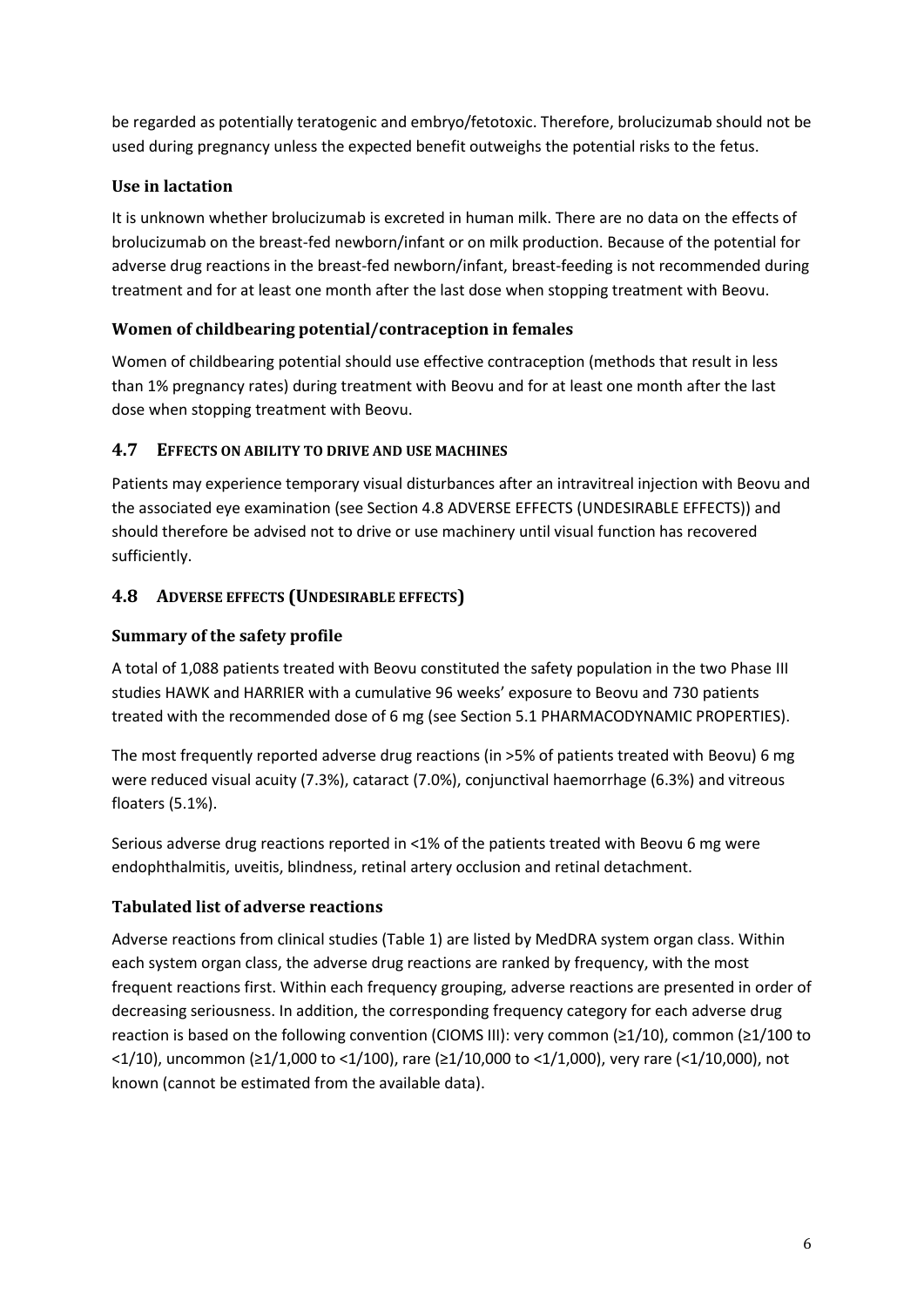| Table 1 |  | Percentage of patients with adverse drug reactions in clinical trials |  |
|---------|--|-----------------------------------------------------------------------|--|
|---------|--|-----------------------------------------------------------------------|--|

| <b>Adverse drug reactions</b>            | <b>Beovu</b><br>$(N=730)$ | Aflibercept<br>$(N=729)$ | <b>Frequency</b><br>category |  |
|------------------------------------------|---------------------------|--------------------------|------------------------------|--|
| <b>Eye disorders</b>                     |                           |                          |                              |  |
| Visual acuity reduced                    | 7.3                       | 7.5                      | Common                       |  |
| Retinal haemorrhage                      | 4.1                       | 3.2                      | Common                       |  |
| <b>Uveitis</b>                           | 1.6                       | 0.1                      | Common                       |  |
| Iritis                                   | 1.2                       | 0.3                      | Common                       |  |
| Vitreous detachment                      | 4.0                       | 3.3                      | Common                       |  |
| Retinal tear                             | 1.2                       | 0.7                      | Common                       |  |
| Cataract                                 | 7.0                       | 11.1                     | Common                       |  |
| Conjunctival haemorrhage                 | 6.3                       | 7.0                      | Common                       |  |
| Vitreous floaters                        | 5.1                       | 2.9                      | Common                       |  |
| Eye pain                                 | 4.9                       | 6.2                      | Common                       |  |
| Intraocular pressure increase            | 3.8                       | 4.5                      | Common                       |  |
| Conjunctivitis                           | 3.3                       | 1.6                      | Common                       |  |
| Retinal pigment epithelial tear          | 2.7                       | 1.1                      | Common                       |  |
| Vision blurred                           | 1.9                       | 1.6                      | Common                       |  |
| Corneal abrasion                         | 1.5                       | 2.2                      | Common                       |  |
| Punctate keratitis                       | 1.4                       | 2.3                      | Common                       |  |
| Endophthalmitis                          | 0.7                       | 0.1                      | Uncommon                     |  |
| <b>Blindness</b>                         | 0.8                       | 0.3                      | Uncommon                     |  |
| Retinal artery occlusion                 | 0.8                       | 0.1                      | Uncommon                     |  |
| Retinal detachment                       | 0.7                       | 0.4                      | Uncommon                     |  |
| Conjunctival hyperaemia                  | 1.0                       | 1.1                      | Uncommon                     |  |
| Lacrimation increased                    | 1.0                       | 1.1                      | Uncommon                     |  |
| Abnormal sensation in eye                | 0.8                       | 1.8                      | Uncommon                     |  |
| Detachment of retinal pigment epithelium | 0.5                       | 0.4                      | Uncommon                     |  |
| <b>Vitritis</b>                          | 0.4                       | 0.4                      | Uncommon                     |  |
| Anterior chamber inflammation            | 0.4                       | $\pmb{0}$                | Uncommon                     |  |
| Iridocyclitis                            | 0.4                       | 0.1                      | Uncommon                     |  |
| Anterior chamber flare                   | 0.3                       | $\mathbf 0$              | Uncommon                     |  |
| Corneal oedema                           | 0.3                       | 0                        | Uncommon                     |  |
| Vitreous haemorrhage                     | 0.1                       | 0.4                      | Uncommon                     |  |
| Immune system disorders                  |                           |                          |                              |  |
| Hypersensitivity <sup>a)</sup>           | 1.8                       | $1.4\,$                  | Common                       |  |

*a) Including urticaria, rash, pruritus, erythema*

#### **Arterial thromboembolic events**

Arterial thromboembolic events (ATEs) are adverse events potentially related to systemic VEGF inhibition. There is a theoretical risk of arterial thromboembolic events following intravitreal use of VEGF inhibitors. The ATE rate in the two controlled 96-week neovascular AMD studies (HAWK and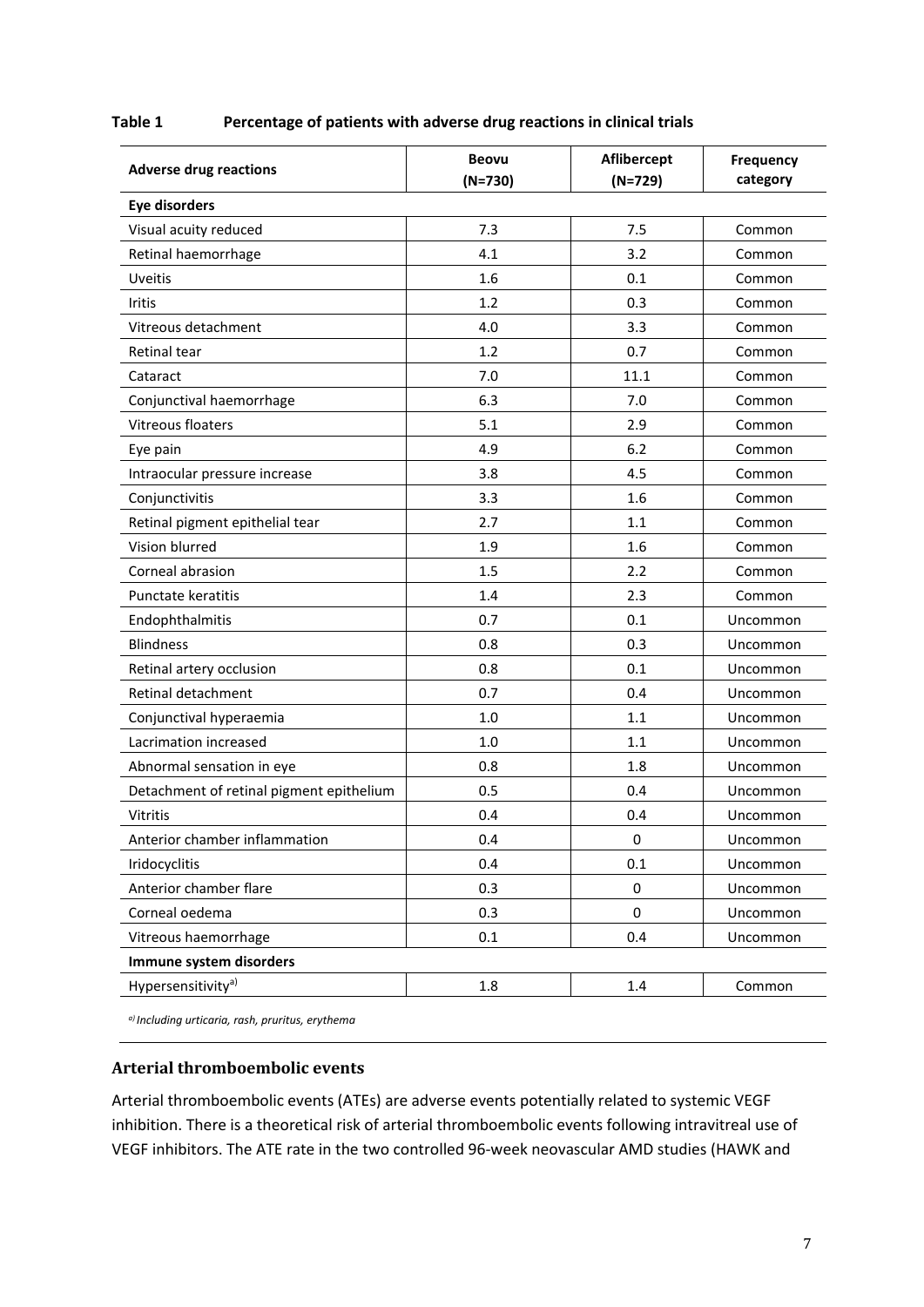HARRIER) was 4.5% (33 of 730) in the pooled brolucizumab arms compared with 4.7% (34 of 729) in the pooled aflibercept arms.

### **Immunogenicity**

As with all therapeutic proteins, there is a potential for an immune response in patients treated with Beovu. The immunogenicity of Beovu was evaluated in serum samples. The immunogenicity data reflect the percentage of patients whose test results were considered positive for antibodies to Beovu in immunoassays. The detection of an immune response is highly dependent on the sensitivity and specificity of the assays used, sample handling, timing of sample collection, concomitant medications, and underlying disease. For these reasons, comparison of the incidence of antibodies to Beovu with the incidence of antibodies to other products may be misleading.

The pre-treatment incidence of anti-brolucizumab antibodies was 35 – 52%. After dosing with Beovu for 88 weeks, treatment-emergent anti-brolucizumab antibodies were detected in 23 – 25% of patients.

Among patients with treatment-emergent antibodies, a higher number of intraocular inflammation events were observed. Anti-brolucizumab antibodies were not associated with an impact on clinical efficacy.

### **Intraocular inflammation**

Intraocular inflammation incidence was approximately 4% in phase III clinical studies HAWK and HARRIER.

## **Adverse drug reactions from spontaneous reports and literature cases (frequency not known)**

The following adverse drug reactions have been derived from post-marketing experience with Beovu via spontaneous case reports and literature cases. Because these reactions are reported voluntarily from a population of uncertain size, it is not possible to reliably estimate their frequency which is therefore categorized as not known. Adverse drug reactions are listed according to system organ classes in MedDRA. Within each system organ class, ADRs are presented in order of decreasing seriousness.

### **Eye disorders**

Retinal vascular occlusion, retinal vasculitis

### **Description of selected adverse drug reaction**

### **Intraocular inflammation**

The results of a retrospective post-marketing database analysis and modelling in nAMD patients who were evaluated for up to 6 months after initiating treatment with Beovu suggest that patients with a medical history of intraocular inflammation and/or retinal vascular occlusion in the year prior to treatment with Beovu were more likely to present with similar events after Beovu injection, as compared to nAMD patients with no history of these events.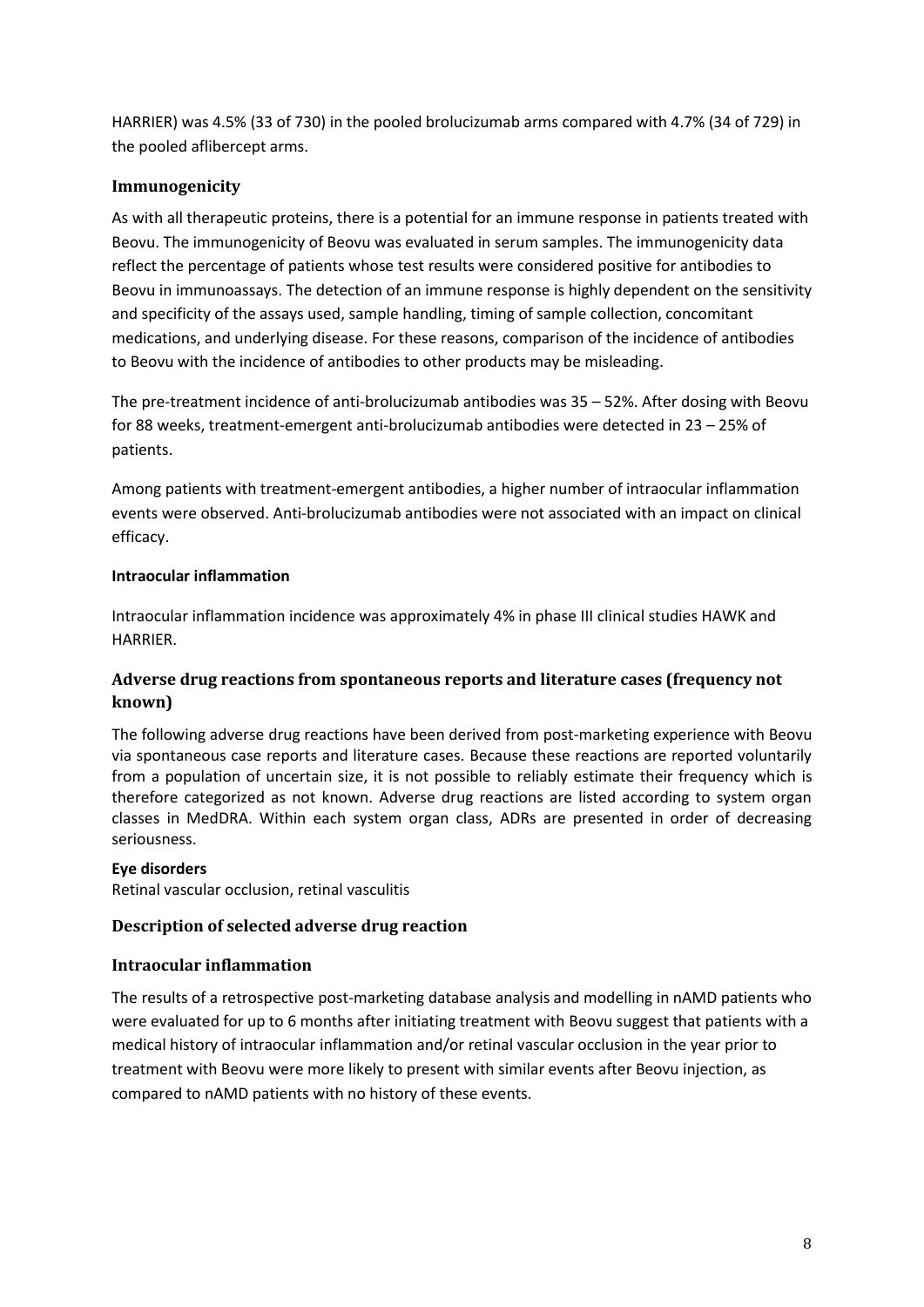## **Reporting suspected adverse effects**

Reporting suspected adverse reactions after registration of the medicinal product is important. It allows continued monitoring of the benefit-risk balance of the medicinal product. Healthcare professionals are asked to report any suspected adverse reactions at [www.tga.gov.au/reporting](http://www.tga.gov.au/reporting-problems)[problems.](http://www.tga.gov.au/reporting-problems)

## **4.9 OVERDOSE**

Overdosing with greater than recommended injection volume may increase intraocular pressure. In the event of overdose, intraocular pressure should therefore be monitored and, if deemed necessary by the treating physician, appropriate treatment should be initiated.

For information on the management of overdose, contact the Poisons Information Centre on 13 11 26 (Australia).

## **5 PHARMACOLOGICAL PROPERTIES**

## **5.1 PHARMACODYNAMIC PROPERTIES**

Pharmacotherapeutic group: Ophthalmologicals, antineovascularisation agents, ATC code: S01LA06

## **Mechanism of action**

Increased levels of signalling through the vascular endothelial growth factor A (VEGF-A) pathway are associated with pathological ocular angiogenesis and retinal oedema in age-related macular degeneration. Brolucizumab binds with picomolar affinity to VEGF-A isoforms (e.g. VEGF<sub>110</sub>, VEGF<sub>121</sub>, and VEGF<sub>165</sub>), thereby preventing binding of VEGF-A to its receptors VEGFR-1 and VEGFR-2. By inhibiting VEGF-A binding to its receptors, brolucizumab suppresses endothelial cell proliferation, thereby reducing pathological neovascularisation and decreasing vascular permeability.

## **Pharmacodynamic effects**

Neovascular (wet) age-related macular degeneration (AMD) is characterised by pathological choroidal neovascularisation (CNV). Leakage of blood and fluid from CNV may cause retinal thickening or oedema and/or intraretinal/subretinal haemorrhage, resulting in loss of visual acuity.

In the HAWK and HARRIER studies, related anatomical parameters were part of the disease activity assessments guiding treatment decisions. Reductions in central subfield thickness (CST) and in presence of intraretinal/subretinal fluid (IRF/SRF) or sub-retinal pigment epithelium (sub-RPE) fluid (pre-specified secondary endpoints) were observed in patients treated with Beovu as early as 4 weeks after treatment initiation and up to Week 48 and Week 96. Statistically significant greater reductions in CST and in presence of IRF/SRF relative to aflibercept were demonstrated at Weeks 16 and 48.

In these studies, for patients treated with Beovu, reductions in CNV lesion size were observed as early as 12 weeks, and at Weeks 48 and 96 after treatment initiation.

At week 16, the reduction in CST on Beovu was statistically significantly superior versus aflibercept in both studies (HAWK: -161 vs. -134 microns, p=0.0008; HARRIER: -174 vs. -134 microns, p<0.0001). This decrease from baseline in CST was also statistically significant at week 48 (HAWK: -173 vs. -144 microns, p=0.0012; HARRIER: -194 vs. -144 microns, p<0.0001), and maintained to the end of each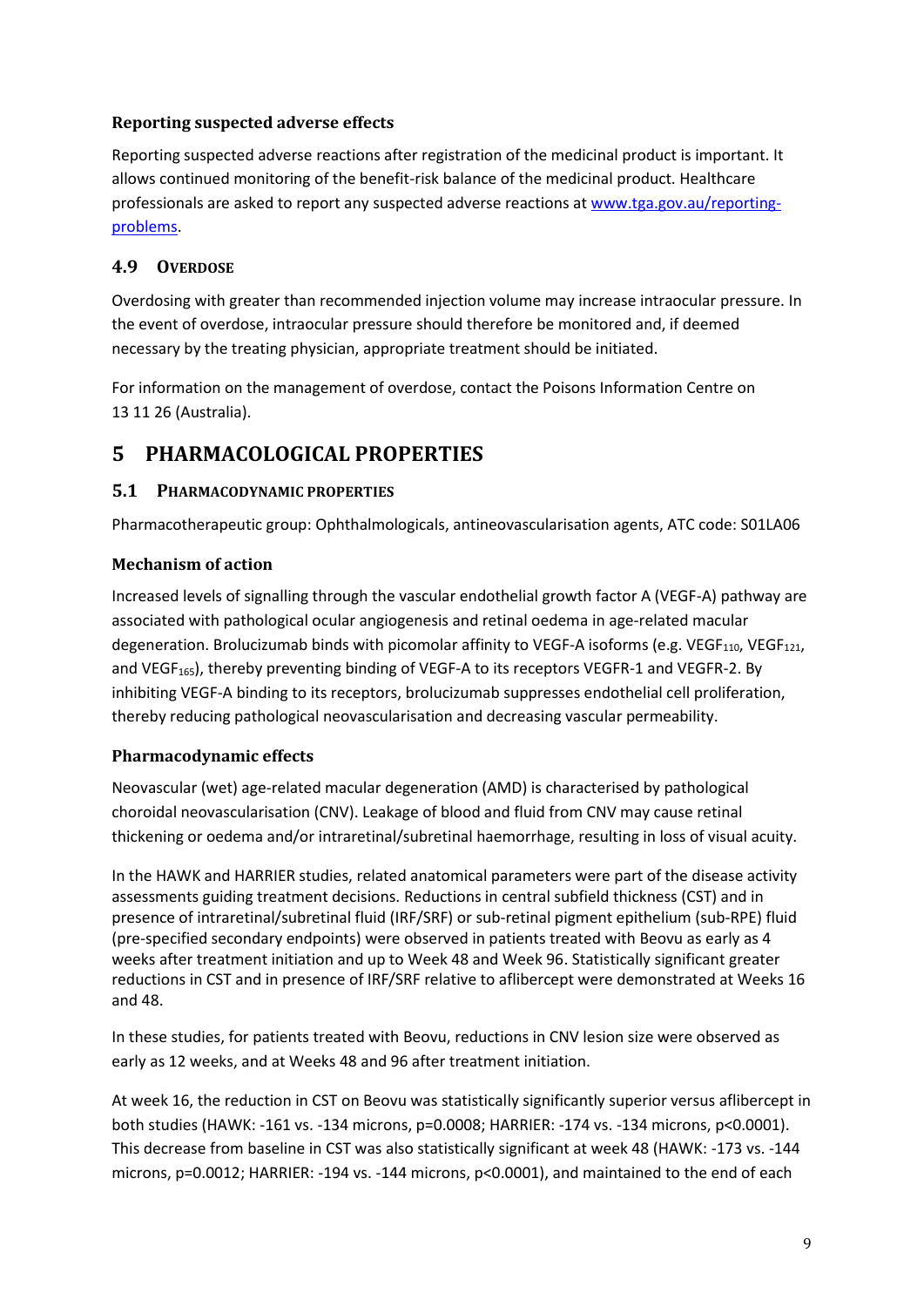study at week 96 (HAWK: -175 vs. -149 microns, p=0.0115; HARRIER: -198 vs. -155 microns, p<0.0001).

At week 16, the percentage of patients with IRF and/or SRF fluid was statistically significantly lower on Beovu versus aflibercept in both studies (HAWK: 34% vs.52%, p<0.0001; HARRIER: 29% vs. 45%, p<0.0001). This difference was also statistically significant at week 48 (HAWK: 31% vs. 45%, p=0.0001; HARRIER: 26% vs. 44%, p<0.0001), and maintained to the end of each study at week 96 (HAWK: 24% vs. 37%, p=0.0002; HARRIER: 24% vs. 39%, p<0.0001).

At week 16, the percentage of patients with sub-RPE fluid was statistically significantly lower on Beovu versus aflibercept in both studies (HAWK: 19% vs.27%, p=0.0030; HARRIER: 16% vs. 24%, p=0.0041). This difference was also statistically significant at week 48 (HAWK: 14% vs. 22%, p=0.0035; HARRIER: 13% vs. 22%, p=0.0007), and maintained to the end of each study at week 96 (HAWK: 11% vs. 15%, p=0.1213; HARRIER: 17% vs. 22%, p=0.0371).

## **Clinical trials**

The efficacy and safety of Beovu were assessed in two randomised, multicentre, double-masked, active-controlled Phase III studies (HAWK and HARRIER) in patients with neovascular (wet) AMD. A total of 1,817 patients were treated in these studies for two years (1,088 on BEOVU and 729 on aflibercept). Patient ages ranged from 50 to 97 years, with a mean age of 76 years.

In HAWK, patients were randomised in a 1:1:1 ratio to the following dosing regimens:

- Beovu 3 mg administered every 12 or 8 weeks after the first 3 monthly doses;
- Beovu 6 mg administered every 12 or 8 weeks after the first 3 monthly doses;
- aflibercept 2 mg administered every 8 weeks after the first 3 monthly doses.

In HARRIER, patients were randomised in a 1:1 ratio to the following dosing regimens:

- Beovu 6 mg administered every 12 or 8 weeks after the first 3 monthly doses;
- aflibercept 2 mg administered every 8 weeks after the first 3 monthly doses.

In both studies, after the first three monthly doses (weeks 0, 4 and 8), brolucizumab patients were treated every 12 weeks, with the option of adjusting to a dosing interval every 8 weeks based on disease activity. Disease activity was assessed by a physician during the first 12-week interval (at weeks 16 and 20) and at each subsequent scheduled 12-weekly treatment visit. Patients who showed disease activity (e.g. decreased visual acuity, increased CST and/or presence of IRF/SRF or sub-RPE fluid) at any of these visits were adjusted to an 8-weekly treatment interval.

The below criteria for disease activity were provided as guidance and the Investigator should have considered the guidance while also applying their own expert judgment when making q12w/q8w treatment decisions.

Disease activity guidance criteria at Week 16:

- Decrease in BCVA of ≥ 5 letters compared with Baseline
- Decrease in BCVA of ≥ 3 letters and CSFT increase ≥ 75 μm compared with Week 12
- Decrease in BCVA of ≥ 5 letters due to nAMD disease activity compared with Week 12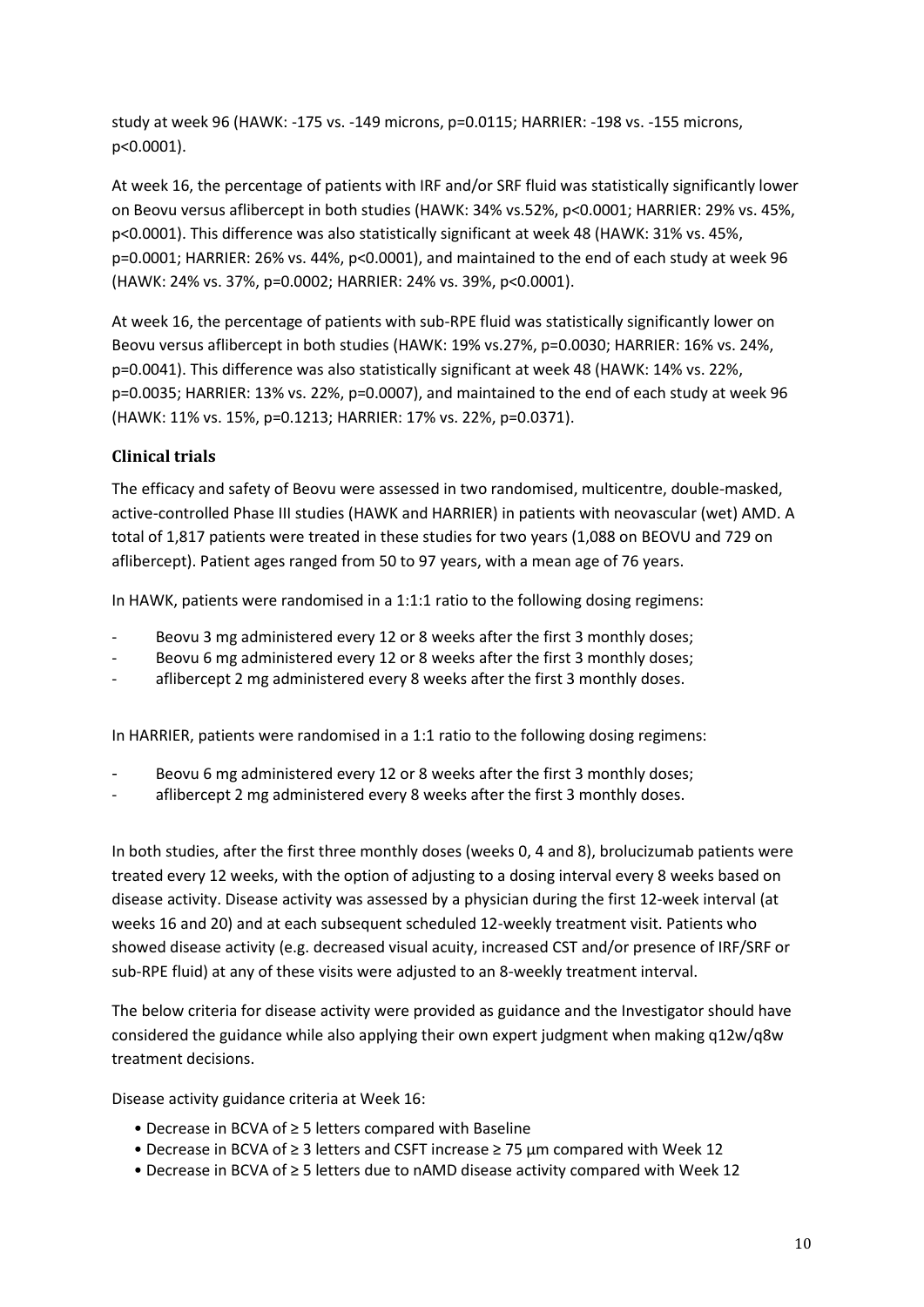• New or worse IRF/intraretinal cysts compared with Week 12

Disease activity guidance criterion at Weeks 20, 32, and 44:

• Decrease in BCVA of ≥ 5 letters due to nAMD disease activity compared with Week 12

Disease activity guidance criterion at Weeks 56, 68, 80, and 92:

• Decrease in BCVA of ≥ 5 letters due to nAMD disease activity compared with Week 48

#### **Results**

The primary efficacy endpoint for the studies was the change from baseline in Best Corrected Visual Acuity (BCVA) to week 48, as measured by the Early Treatment Diabetic Retinopathy Study (ETDRS) letter score, with the primary objective being to demonstrate non-inferiority of Beovu versus aflibercept. In both studies, Beovu (administered in an every 12 weeks or an every 8 weeks regimen) demonstrated non-inferior efficacy to aflibercept 2 mg (administered every 8 weeks). The visual acuity gains observed in the first year were maintained in the second year.

Detailed results of both studies are shown in Table 2 and in Figure 1 below.

|                                                                                                                   |                 |              | <b>HAWK</b>     |                            |              | <b>HARRIER</b>  |                            |
|-------------------------------------------------------------------------------------------------------------------|-----------------|--------------|-----------------|----------------------------|--------------|-----------------|----------------------------|
| <b>Efficacy outcome</b>                                                                                           | Week            | <b>Beovu</b> | Aflibercept     | <b>Difference</b>          | <b>Beovu</b> | Aflibercept     | <b>Difference</b>          |
|                                                                                                                   |                 | 6 mg         | 2 <sub>mg</sub> | (95% CI)                   | 6 mg         | 2 <sub>mg</sub> | (95% CI)                   |
|                                                                                                                   |                 | (n=360)      | (n=360)         | brolucizumab-              | (n=370)      | (n=369)         | brolucizumab               |
|                                                                                                                   |                 |              |                 | aflibercept                |              |                 | - aflibercept              |
| <b>Mean BCVA at</b>                                                                                               |                 | 60.8         | 60.0            |                            | 61.5         | 60.8            |                            |
| <b>Baseline</b>                                                                                                   |                 | $(SD=13.7)$  | $(SD=13.9)$     |                            | $(SD=12.6)$  | $(SD=12.9)$     |                            |
| Mean change from                                                                                                  | 48              | 6.6          | 6.8             | $-0.2$                     | 6.9          | 7.6             | $-0.7$                     |
| baseline in BCVA                                                                                                  |                 | $(SE=0.71)$  | $(SE=0.71)$     | $(-2.1, 1.8)$              | $(SE=0.61)$  | $(SE=0.61)$     | $(-2.4, 1.0)$              |
| (measured by ETDRS                                                                                                |                 |              |                 | $P < 0.0001$ <sup>a)</sup> |              |                 | $P < 0.0001$ <sup>a)</sup> |
| letters score)                                                                                                    | $36 -$          | 6.7          | 6.7             | 0.0                        | 6.5          | 7.7             | $-1.2$                     |
|                                                                                                                   | 48 <sup>b</sup> | $(SE=0.68)$  | $(SE=0.68)$     | $(-1.9, 1.9)$              | $(SE=0.58)$  | $(SE=0.58)$     | $(-2.8, 0.4)$              |
|                                                                                                                   |                 |              |                 | $P < 0.0001$ <sup>a)</sup> |              |                 | $P=0.0003$ <sup>a)</sup>   |
|                                                                                                                   | 96              | 5.9          | 5.3             | 0.5                        | 6.1          | 6.6             | $-0.4$                     |
|                                                                                                                   |                 | $(SE=0.78)$  | $(SE=0.78)$     | $(-1.6, 2.7)$              | $(SE=0.73)$  | $(SE=0.73)$     | $(-2.5, 1.6)$              |
| % of patients who                                                                                                 | 48              | 33.6         | 25.4            | 8.2                        | 29.3         | 29.9            | $-0.6$                     |
| gained at least                                                                                                   |                 |              |                 | (2.2, 15.0)                |              |                 | $(-7.1, 5.8)$              |
| 15 letters of vision                                                                                              | 96              | 34.2         | 27.0            | 7.2                        | 29.1         | 31.5            | $-2.4$                     |
|                                                                                                                   |                 |              |                 | (1.4, 13.8)                |              |                 | $(-8.8, 4.1)$              |
| % of patients who lost                                                                                            | 48              | 6.4          | 5.5             | 0.9                        | 3.8          | 4.8             | $-1.0$                     |
| visual acuity (%)                                                                                                 |                 |              |                 | $(-2.7, 4.3)$              |              |                 | $(-3.9, 2.2)$              |
| (>15 letters of BCVA                                                                                              | 96              | 8.1          | 7.4             | 0.7                        | 7.1          | 7.5             | $-0.4$                     |
| loss)                                                                                                             |                 |              |                 | $(-3.6, 4.6)$              |              |                 | (-3.8, 3.3)                |
| BCVA: Best Corrected Visual Acuity; missing data are imputed using last observation carried forward (LOCF) method |                 |              |                 |                            |              |                 |                            |

| Table 2 | Visual acuity outcomes at weeks 48 and 96 in Phase III - HAWK and HARRIER |
|---------|---------------------------------------------------------------------------|
|         | studies                                                                   |

ETDRS: Early Treatment Diabetic Retinopathy Study

a) P-value referring to the non-inferiority hypothesis with a non-interiority margin of 4.0 letters

b) Key secondary endpoint, accounting for differences in timing of Beovu and aflibercept treatments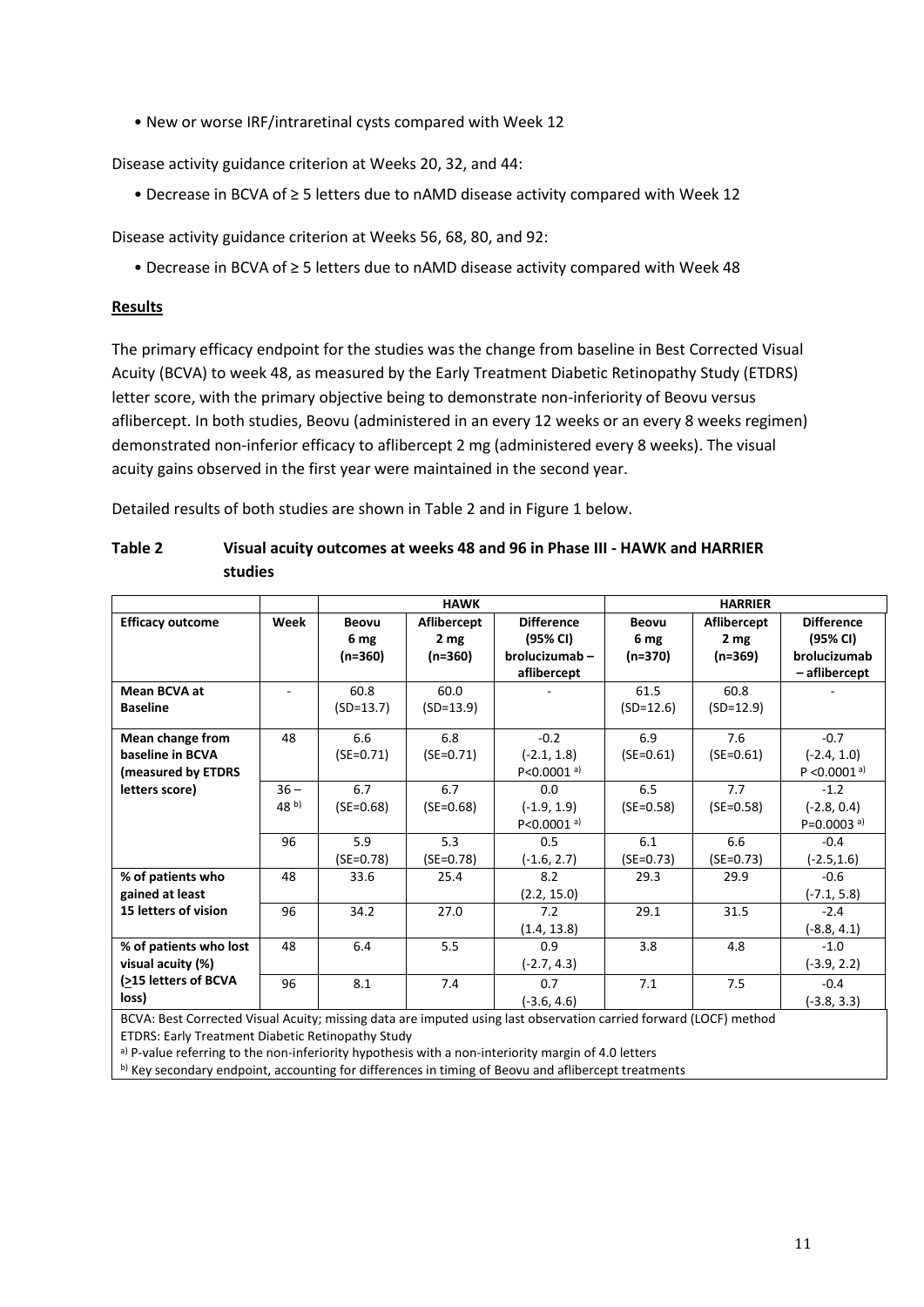**Figure 1 Mean change in visual acuity from baseline to week 96 in HAWK and HARRIER studies**





 $\leftarrow$  Beovu 6 mg (n=360)  $\leftarrow$  aflibercept 2 mg (n=360)





 $\rightarrow$  Beovu 6 mg (n=370)  $\rightarrow$  aflibercept 2 mg (n=369)

These visual acuity gains were achieved with 56% and 51% of patients treated with Beovu 6 mg on a 12-weekly dosing interval at week 48, and with 45% and 39% of patients at week 96 in HAWK and HARRIER, respectively. Among patients identified as eligible for the 12-weekly regimen during the first 12-week interval, 85% and 82% remained on the 12-weekly dosing interval up to week 48. Of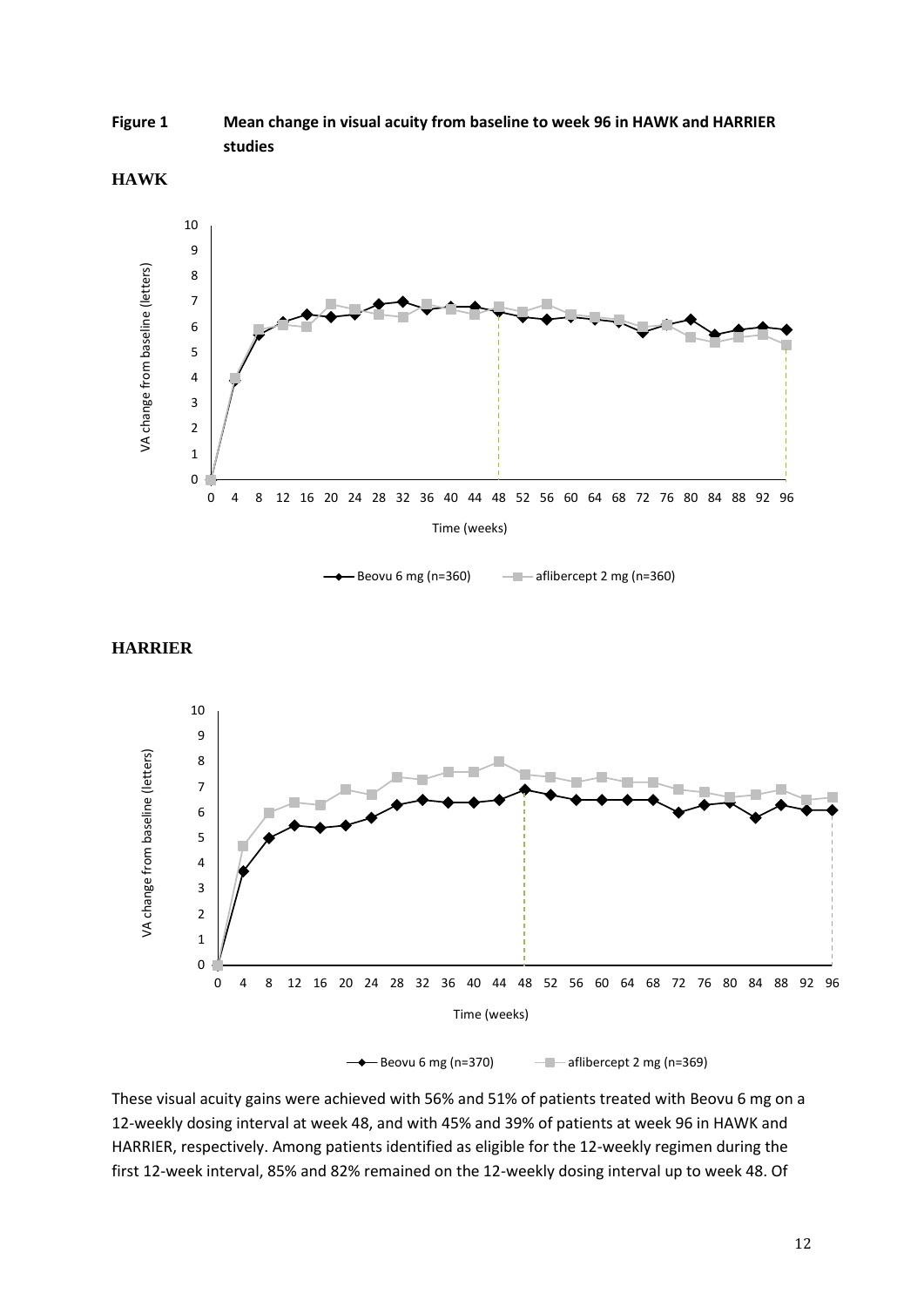patients on the 12-weekly interval at week 48, 82% and 75% remained on the 12-weekly dosing interval up to week 96.

Treatment effects in evaluable subgroups (e.g. age, gender, race, baseline visual acuity, baseline retinal thickness, lesion type, lesion size, fluid status) in each study were generally consistent with the results in the overall populations.

Disease activity was assessed by changes in visual acuity and/or anatomical parameters, including CST and/or presence of IRF/SRF or sub-RPE. At week 16, when disease activity was first assessed for determining the treatment interval, statistically fewer patients showed disease activity on Beovu 6 mg compared to aflibercept 2 mg (24% vs 35% in HAWK, p=0.0013; 23% vs 32% in HARRIER, p=0.0021). Disease activity was assessed throughout the studies. Anatomical parameters of disease activity were decreased at week 48 and at week 96 for Beovu compared to aflibercept.

In both studies, Beovu demonstrated clinically meaningful increases from baseline in the pre-specified secondary efficacy endpoint of patient-reported outcomes, reported through the National Eye Institute Visual Function Questionnaire (NEI VFQ-25). The magnitude of these changes was similar to that seen in published studies, which corresponded to a 15-letter gain in BCVA. Patient-reported outcome benefits were maintained in the second year.

No clinically meaningful differences were found between Beovu and aflibercept in changes from baseline to week 48 in NEI VFQ-25 total score and subscales (general vision, ocular pain, near activities, distance activities, social functioning, mental health, role difficulties, dependency, driving, colour vision and peripheral vision).

## *Paediatric population*

The safety and efficacy of Beovu in children and adolescents below 18 years of age have not been established (see Section 4.2 DOSE AND METHOD OF ADMINISTRATION - Paediatric patients (below 18 years) for information on paediatric use).

## **5.2 PHARMACOKINETIC PROPERTIES**

Beovu is administered directly into the vitreous to exert local effects in the eye.

## **Absorption/Distribution**

After intravitreal administration of 6 mg brolucizumab per eye to patients with nAMD, the mean  $C_{\text{max}}$ of free brolucizumab in the plasma was 49.0 ng/mL (range: 8.97 to 548 ng/mL) and was attained in 1 day.

## **Excretion**

Brolucizumab is a monoclonal antibody fragment and no drug metabolism studies have been conducted. As a single-chain antibody fragment, free brolucizumab is expected to undergo elimination through both target-mediated disposition via binding to free endogenous VEGF, passive renal elimination and metabolism via proteolysis.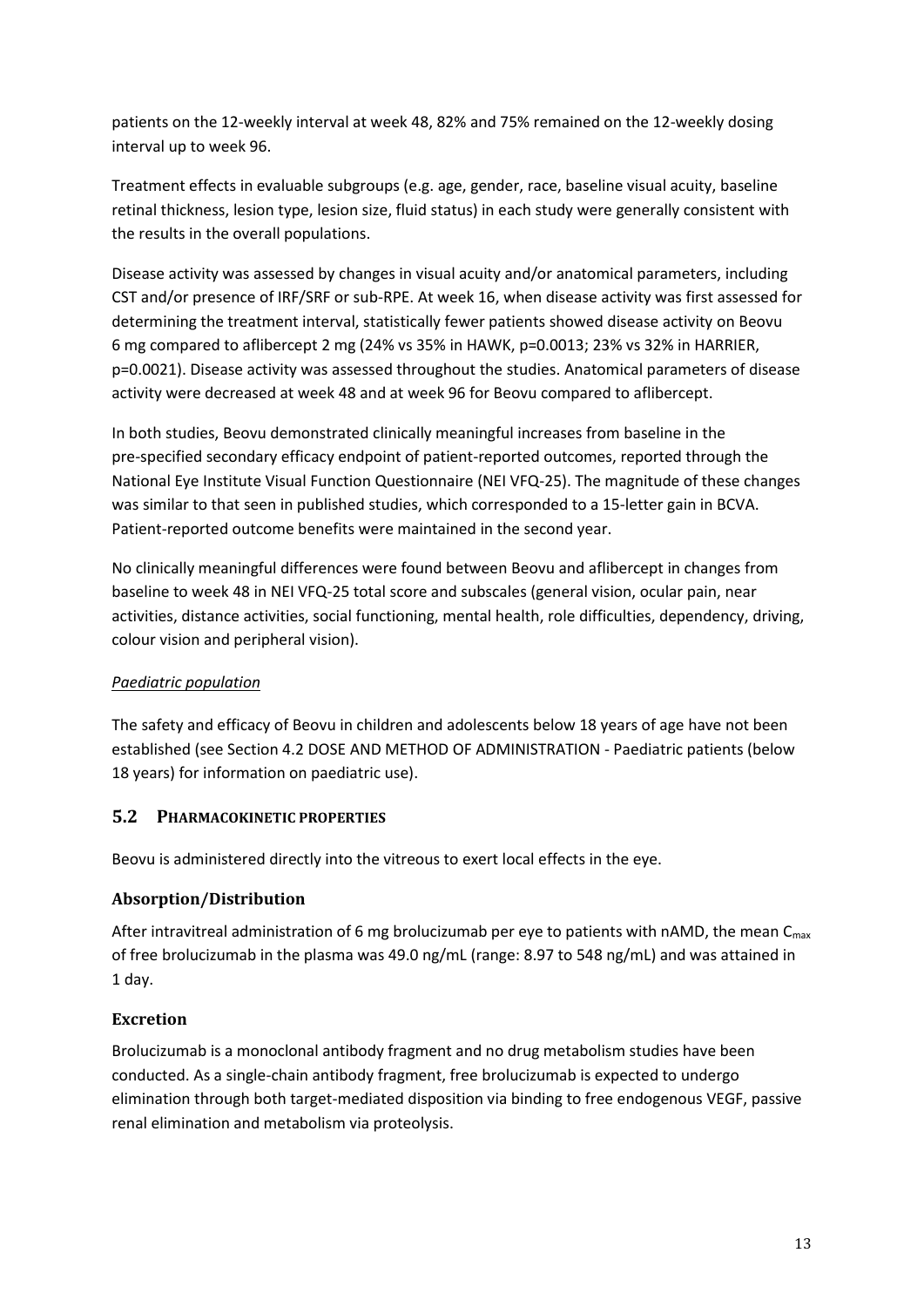After intravitreal injections, brolucizumab was eliminated with an apparent systemic half-life of 4.4 days. Concentrations were generally near or below the quantitation limit (<0.5 ng/mL) approximately 4 weeks after dosing in most patients. Beovu did not accumulate in the serum when administered intravitreally every 4 weeks.

## **Special populations**

### **Elderly (aged 65 years and over)**

In the HAWK and HARRIER clinical studies, approximately 90% (978/1,088) of patients randomised to treatment with Beovu were ≥65 years of age and approximately 60% (648/1,088) were ≥75 years of age. No significant differences in efficacy or safety were seen with increasing age in these studies.

### **Race/Ethnicity**

There were no ethnic differences in systemic pharmacokinetics following intravitreal injection in a study with 24 Caucasian and 26 Japanese patients.

### **Renal impairment**

Mild to severe renal impairment should have no impact on the overall systemic exposure to brolucizumab, because the systemic concentration of brolucizumab is driven by the distribution from the eye rather than the elimination rate and because the systemic exposure of free brolucizumab is low.

The systemic clearance of brolucizumab was evaluated in nAMD patients who had both serum brolucizumab pharmacokinetic and creatinine clearance data available. Subjects with mild (50-79 mL/min [n=13]) renal impairment had mean systemic clearance rates of brolucizumab which were within 15% of the mean clearance rate for subjects with normal renal function (≥80 mL/min [n=25]). Patients with moderate (30-49 mL/min [n=3]) renal impairment had mean systemic clearance rates of brolucizumab which were lower than patients with normal renal function but the number of patients was too low to make definitive conclusions. No patients with severe (<30 mL/min) renal impairment were studied.

### **Hepatic impairment**

Brolucizumab has not been studied in patients with hepatic impairment. Mild to severe hepatic impairment should have no impact on the overall systemic exposure to brolucizumab, because metabolism occurs via proteolysis and does not depend on hepatic function.

### **5.3 PRECLINICAL SAFETY DATA**

### **Genotoxicity**

No studies have been conducted on the mutagenic or clastogenic potential of brolucizumab. Considering the monoclonal antibody nature, brolucizumab is not expected to interact directly with DNA or other chromosomal material.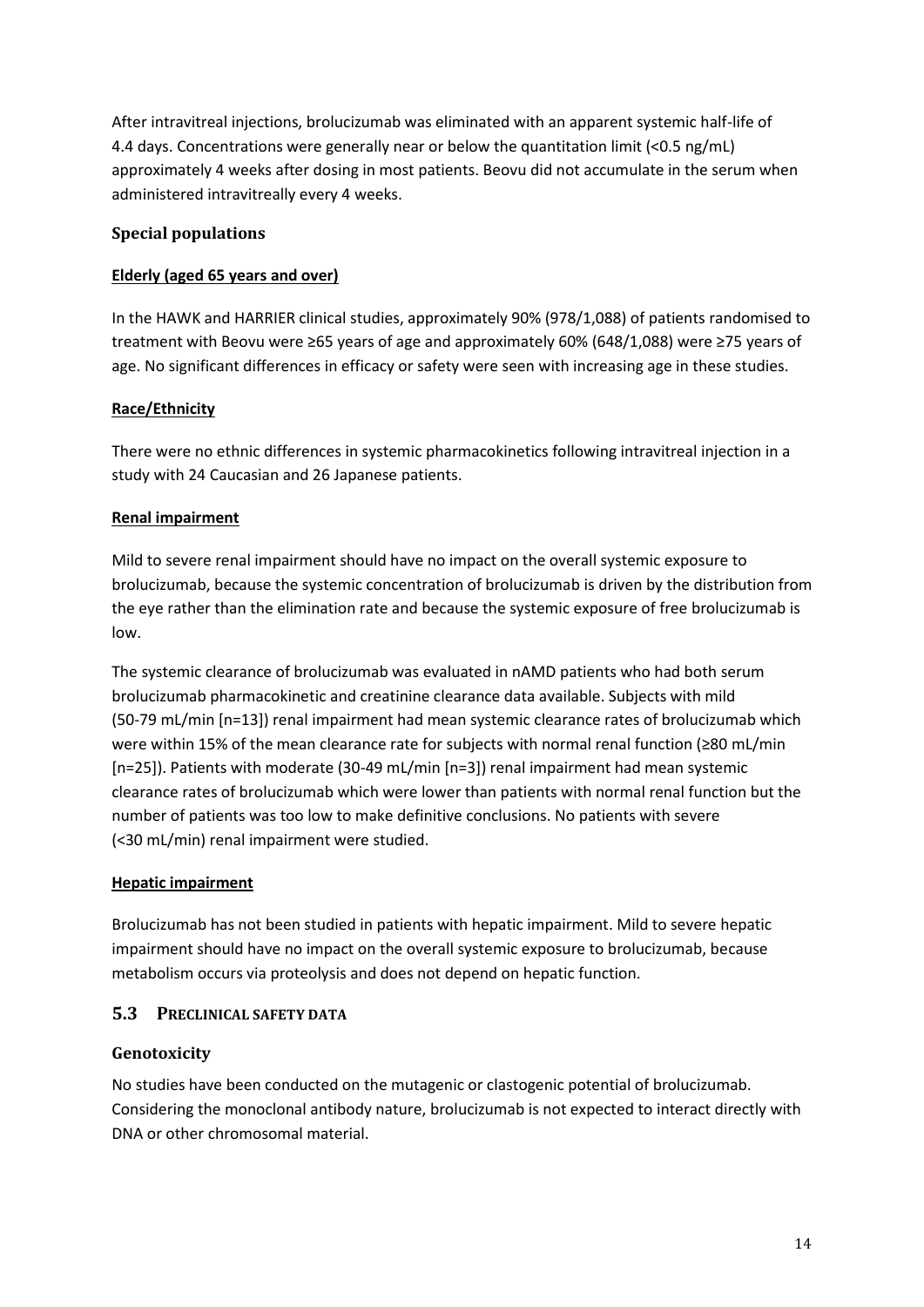## **Carcinogenicity**

No studies have been conducted on the carcinogenic potential of brolucizumab.

## **6 PHARMACEUTICAL PARTICULARS**

### **6.1 LIST OF EXCIPIENTS**

Sodium citrate, sucrose, polysorbate 80 and water for injections.

### **6.2 INCOMPATIBILITIES**

In the absence of compatibility studies, this medicinal product must not be mixed with other medicinal products.

### **6.3 SHELF LIFE**

In Australia, information on the shelf life can be found on the public summary of the Australian Register of Therapeutic Goods (ARTG). The expiry date can be found on the packaging.

### **6.4 SPECIAL PRECAUTIONS FOR STORAGE**

### **Pre-filled syringe**

```
Store in a refrigerator (2°C - 8°C).
```
Do not freeze.

Prior to use, the unopened blister may be kept at room temperature (25°C) for up to 24 hours.

Keep the pre-filled syringe in its sealed blister and in the outer carton in order to protect from light.

Refer to pre-filled syringe for expiry date.

Beovu must be kept out of the reach and sight of children.

#### **Vial**

Store in a refrigerator (2°C - 8°C).

Do not freeze.

Prior to use, the unopened vial may be kept at room temperature (25°C) for up to 24 hours.

Keep the vial in the outer carton in order to protect from light.

Refer to vial for expiry date.

Beovu must be kept out of the reach and sight of children.

### **6.5 NATURE AND CONTENTS OF CONTAINER**

### **Pre-filled syringe**

0.165 mL sterile solution in a pre-filled syringe consisting of a 0.5 mL long clear, colourless Type 1 glass syringe, rubber plunger stopper, an OVS tamper-evident closure system containing a rubber tip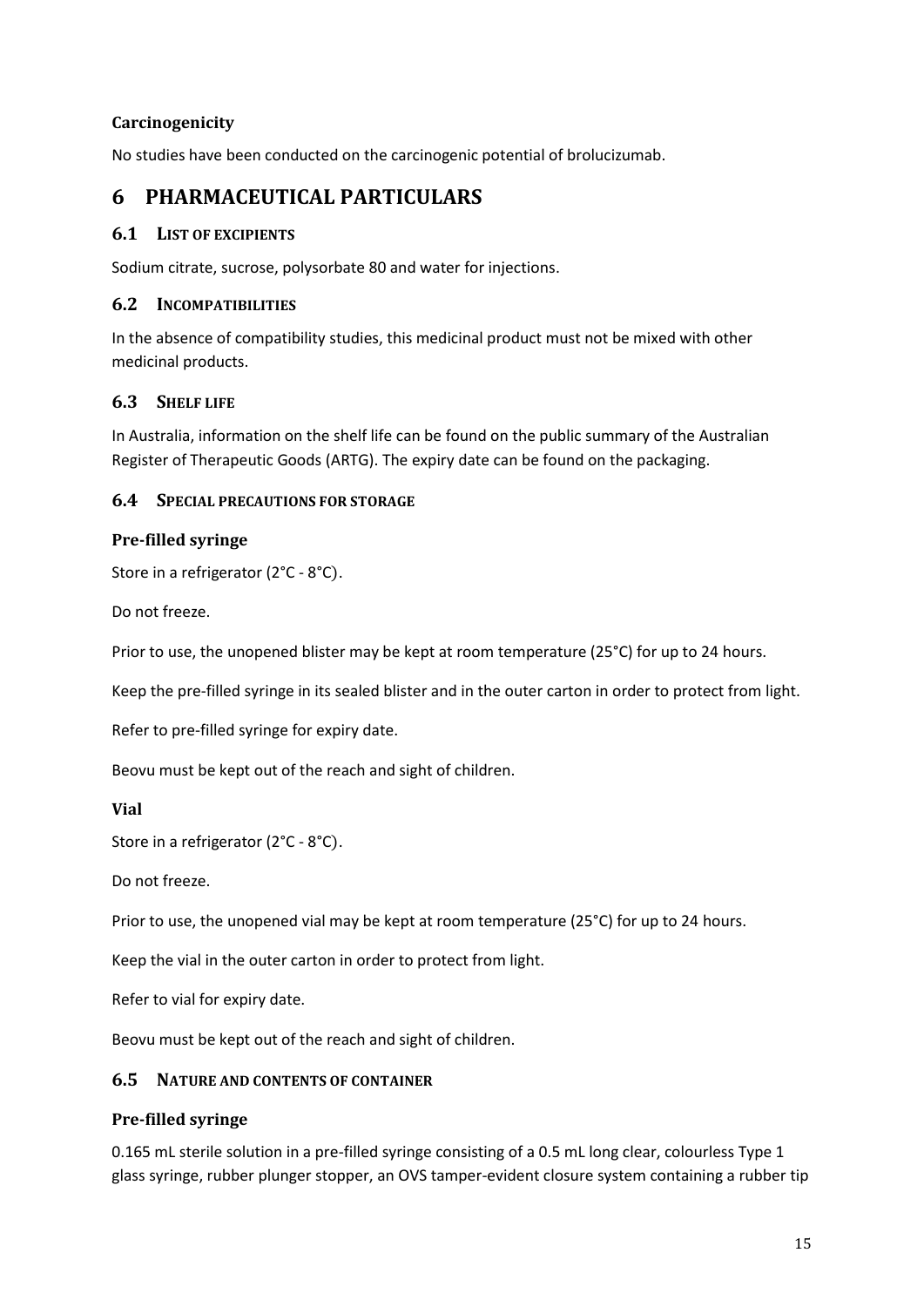cap and a purple finger grip. The external surface of the pre-filled syringe is sterile and it is packed in a transparent rigid blister.

Pack size of 1 pre-filled syringe.

## **Vial**

0.230 mL sterile solution in a clear Type 1 glass vial with a coated rubber stopper sealed with an aluminium cap with a purple plastic flip-off disk.

Pack size of 1 vial and 1 blunt filter needle (18G x 1½″, 1.2 mm x 40 mm, 5 μm) in a soft blister.

### **Not all presentations may be marketed.**

### **6.6 SPECIAL PRECAUTIONS FOR DISPOSAL**

In Australia, any unused medicine or waste material should be disposed of by taking to your local pharmacy.

## **6.7 PHYSICOCHEMICAL PROPERTIES**

### **Chemical structure**

Brolucizumab is a humanized monoclonal single-chain Fv (scFv) antibody fragment.

## **CAS number**

1531589-13-5

## **7 MEDICINE SCHEDULE (POISONS STANDARD)**

Schedule 4 – Prescription Only Medicine.

## **8 SPONSOR**

Novartis Pharmaceuticals Australia Pty Limited ABN 18 004 244 160 54 Waterloo Road Macquarie Park NSW 2113 Telephone 1 800 671 203 Web site: [www.novartis.com.au](http://www.novartis.com.au/)  $<sup>®</sup>$  = Registered trademark</sup>

# **9 DATE OF FIRST APPROVAL**

16 January 2020

## **10 DATE OF REVISION**

19 April 2022